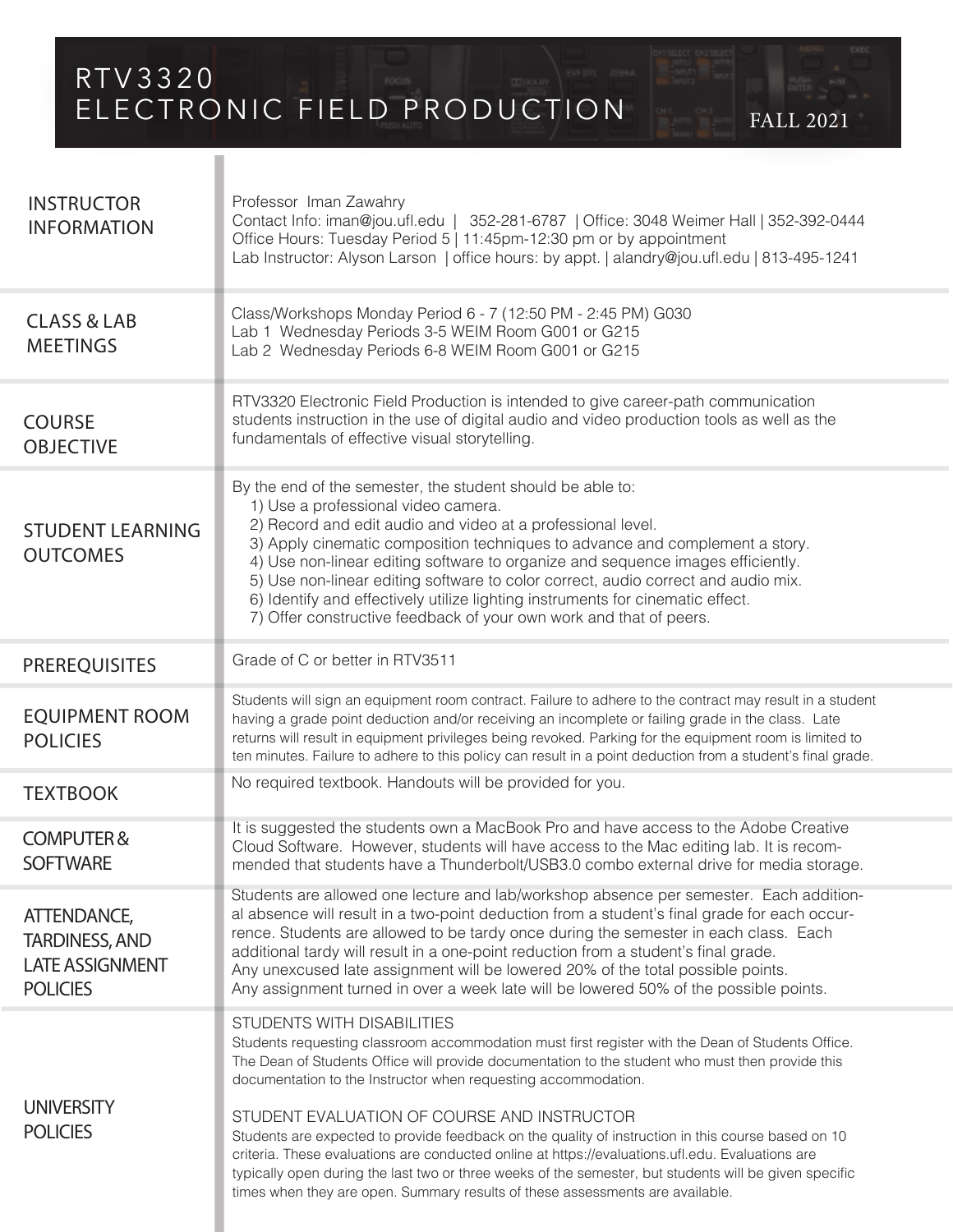## COVID-19 **UNIVERSITY POLICIES**

#### FACE TO FACE CLASSES (LABS)

We will have face-to-face instructional sessions to accomplish the student learning objectives of this course. In response to COVID-19, the following policies and requirements are in place to maintain your learning environment and to enhance the safety of our in-classroom interactions.

• Sanitizing supplies are available in the classroom if you wish to wipe down your desks prior to sitting down and at the end of the class.

• If you are experiencing COVID-19 symptoms (Check the CDC website for guidance on symptoms of coronavirus), please use the UF Health screening system and follow the instructions on whether you are able to attend class.Go to https://coronavirus.ufhealth.org/ for UF Health guidance on what to do if you have been exposed to or are experiencing Covid-19 symptoms.

• Course materials will be provided to you with an excused absence, and you will be given a reasonable amount of time to make up work. Find more information in the university attendance policies.

### IN CLASS RECORDING

Students are allowed to record video or audio of class lectures. However, the purposes for which these recordings may be used are strictly controlled. The only allowable purposes are (1) for personal educational use, (2) in connection with a complaint to the university, or (3) as evidence in, or in preparation for, a criminal or civil proceeding. All other purposes are prohibited. Specifically, students may not publish recorded lectures without the written consent of the instructor. A "class lecture" is an educational presentation intended to inform or teach enrolled students about a particular subject, including any instructor-led discussions that form part of the presentation, and delivered by any instructor hired or appointed by the University, or by a guest instructor, as part of a University of Florida course. A class lecture does not include lab sessions, student presentations, clinical presentations such as patient history, academic exercises involving solely student participation, assessments (quizzes, tests, exams), field trips, private conversations between students in the class or between a student and the faculty or lecturer during a class session. Publication without permission of the instructor is prohibited. To "publish" means to share, transmit, circulate, distribute, or provide access to a recording, regardless of format or medium, to another person (or persons), including but not limited to another student within the same class section. Additionally, a recording, or transcript of a recording, is considered published if it is posted on or uploaded to, in whole or in part, any media platform, including but not limited to social media, book, magazine, newspaper, leaflet, or third party note/tutoring services. A student who publishes a recording without written consent may be subject to a civil cause of action instituted by a person injured by the publication and/or discipline under UF Regulation 4.040 Student Honor Code and Student Conduct Code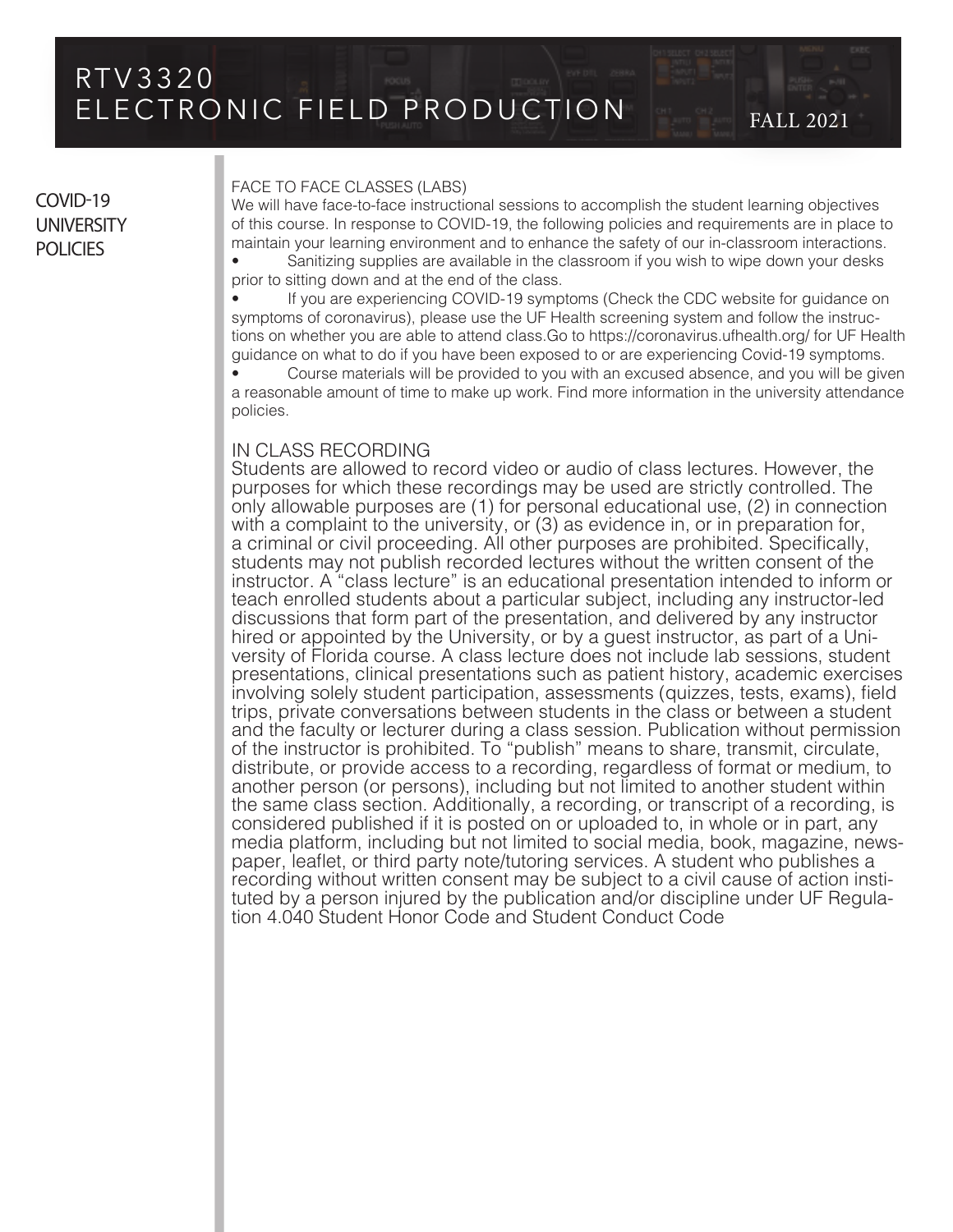# RTV3320 ELECTRONIC FIELD PRODUCTION FALL 2021

| <b>UNIVERSITY</b><br><b>POLICIES</b>                   | UF HONOR CODE<br>UF students are bound by The Honor Pledge which states, "We, the members of the University of<br>Florida community, pledge to hold ourselves and our peers to the highest standards of honor and<br>integrity by abiding by the Honor Code. On all work submitted for credit by students at the University<br>of Florida, the following pledge is either required or implied: "On my honor, I have neither given nor<br>received unauthorized aid in doing this assignment."<br>The Honor Code (http://www.dso.ufl.edu/sccr/process/student-conduct-honor-code/) specifies a<br>number of behaviors that are in violation of this code and the possible sanctions. Furthermore, you<br>are obligated to report any condition that facilitates academic misconduct to appropriate personnel.<br><b>HELP WITH COPING</b><br>The UF Counseling and Wellness Center is a terrific, free resource for any student who could use help<br>managing stress or coping with life. The center, at 3190 Radio Road on campus, is open for<br>appointments and emergency walk-ins from 8 a.m. to 5 p.m. Monday through Friday. To make an<br>appointment or receive after-hours assistance, call 352-392-1575. |  |  |
|--------------------------------------------------------|--------------------------------------------------------------------------------------------------------------------------------------------------------------------------------------------------------------------------------------------------------------------------------------------------------------------------------------------------------------------------------------------------------------------------------------------------------------------------------------------------------------------------------------------------------------------------------------------------------------------------------------------------------------------------------------------------------------------------------------------------------------------------------------------------------------------------------------------------------------------------------------------------------------------------------------------------------------------------------------------------------------------------------------------------------------------------------------------------------------------------------------------------------------------------------------------------------------------|--|--|
| ASSIGNMENTS,<br><b>PROJECTS&amp;</b><br><b>GRADING</b> | <b>CLASS/WORKSHOPS</b><br>Audio noise reduction/replacement assessment  5 PTS<br><b>GRADING SCALE</b><br>LAB<br>94% or higher<br>$= A$<br>90%-93%<br>$= A$ -<br>88%-89%<br>$= B+$<br>84%-87%<br>$=$ B<br>80%-83%<br>$= B$ -<br>78%-79%<br>$= C +$<br>74%-77%<br>$= C$<br>70%-73%<br>$= C$ -<br>A6_Staging, blocking shooting scene (teams of 4)  10 PTS<br>65%-69%<br>$= D$<br>64% or below<br>$= E$<br>Final Project treatment/script/outline                                                                                                                                                                                                                                                                                                                                                                                                                                                                                                                                                                                                                                                                                                                                                                     |  |  |
| <b>FORMAT OF CLASS</b>                                 | RTV3320 will have a series of classes, workshops, and labs designed to reinforce<br>professional production skills needed for motion picture, documentary, news, entertainment<br>and other media fields.<br>From week to week the schedule changes. Students need to pay specific attention to the<br>syllabus in order to see if there is a class or workshop scheduled for Tuesday.<br>All labs are designed to reinforce specific production skills needed to complete<br>assignments. All assignments are designed to reinforce production skills needed to<br>complete the course final project as well as prepare students for advanced work in<br>RTV4929c, internships, and independent projects.                                                                                                                                                                                                                                                                                                                                                                                                                                                                                                         |  |  |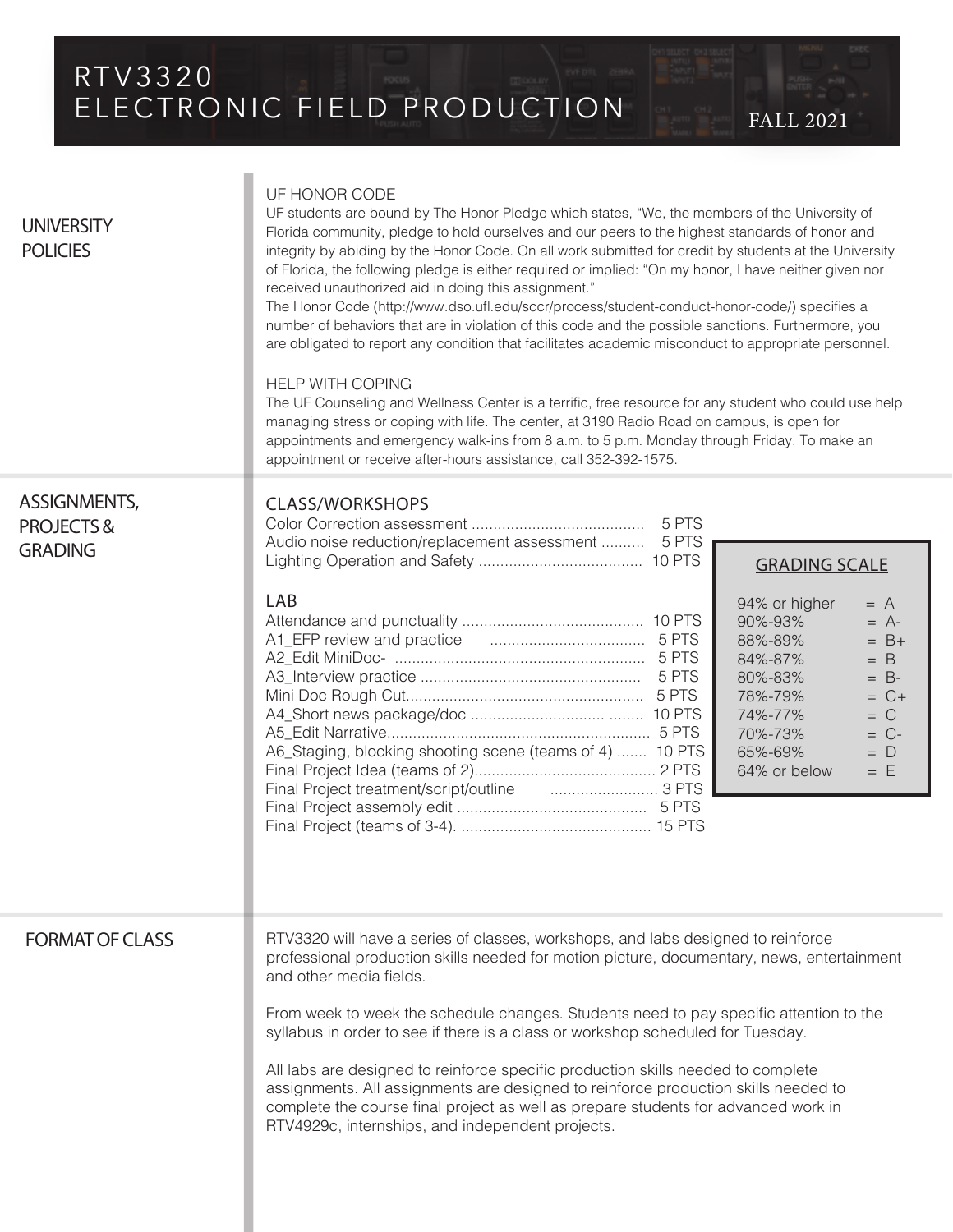**ASSESSMENTS** AND **ASSIGNMENTS** 

### ASSESSMENTS

#### COLOR CORRECTION

Using the waveform monitor and the Lumetri panel in Premiere, students will be assessed on their ability to correct for gamma, tint and saturation in a series of clips.

### AUDIO NOISE REDUCTION AND REMOVAL

Using the noise reduction tools in Audition, students will be assessed on their ability to "round trip" from Premiere to Audition back to Premiere, using the noise reduction and removal tools in Audition.

#### LIGHTING OPERATION AND SAFETY

Students wishing to use Kino-Flo or Arri lighting kits in this course or 4929c must pass a verbal theoretical, operational,and safety test. Students will be assessed on their ability to identify and set up Arri fresnel, Lowell Omni, Ikan LED and Kino-Flo lighting instruments. Knowledge of the instrument's wattage, color temperature and ideal use will be asked. Additionally, each student will demonstrate the use of cinema color correction gels to change an instrument's color temperature. There is a study guide on Canvas.

### ASSIGNMENTS SEE CANVAS FOR DETAILS AND DUE DATES

ASSIGNMENT 1) VISUAL STORYTELLING-WELCOME BACK

ASSIGNMENT 2) MINI DOCUMENTARY EDIT

ASSIGNMENT 3) INTERVIEW PRACTICE

ASSIGNMENT 4) NEWS/DOC STORY

ASSIGNMENT 5) EDIT NARRATIVE SCENE

ASSIGNMENT 6) BLOCK, LIGHT, SHOOT!

FINAL PROJECT